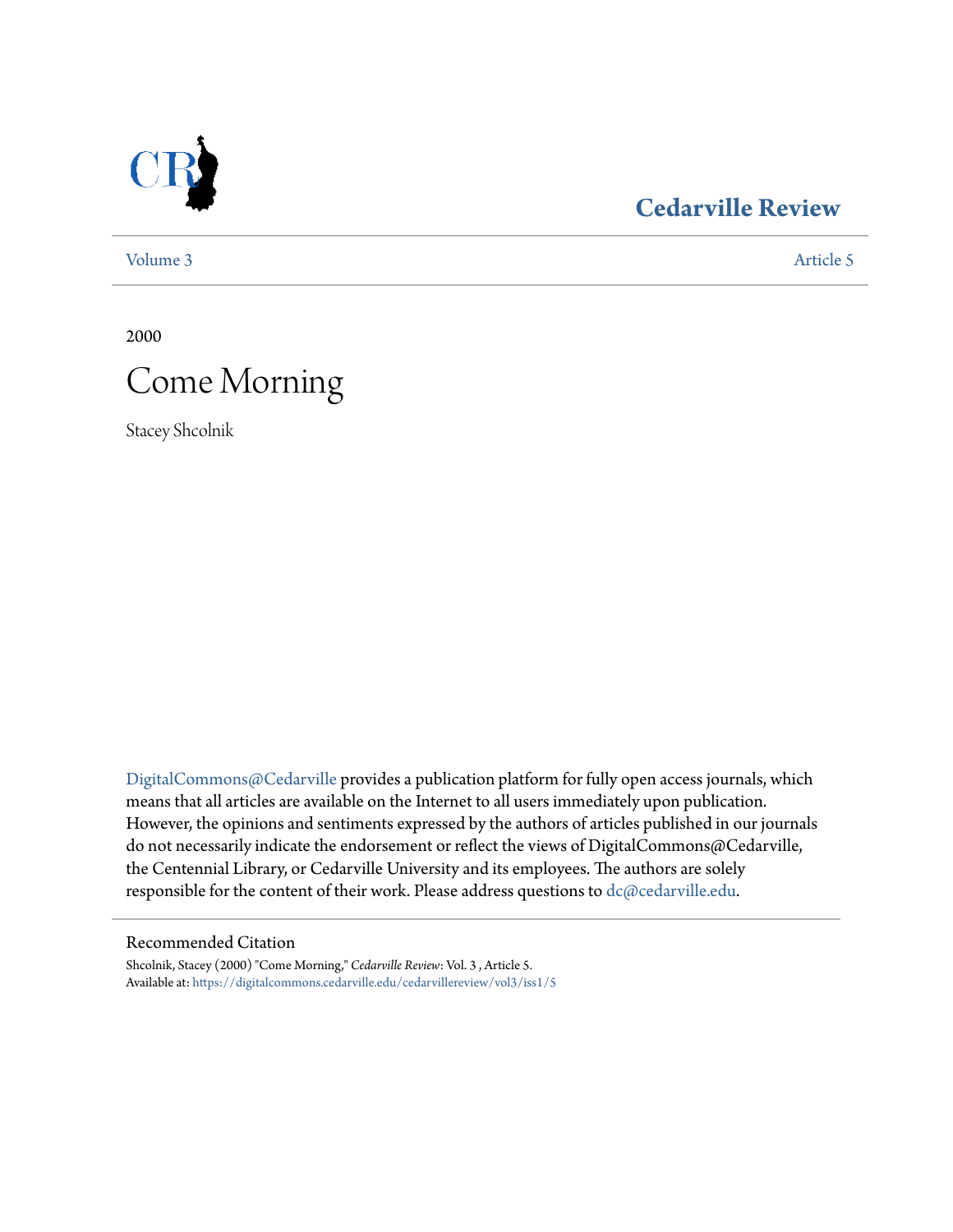## Come Morning

Browse the contents of [this issue](https://digitalcommons.cedarville.edu/cedarvillereview/vol3/iss1) of *Cedarville Review*.

#### **Keywords**

Poetry

### **Creative Commons License**  $\bigcirc$  000

This work is licensed under a [Creative Commons Attribution-Noncommercial-No Derivative Works 4.0](http://creativecommons.org/licenses/by-nc-nd/4.0/) [License.](http://creativecommons.org/licenses/by-nc-nd/4.0/)

Follow this and additional works at: [https://digitalcommons.cedarville.edu/cedarvillereview](https://digitalcommons.cedarville.edu/cedarvillereview?utm_source=digitalcommons.cedarville.edu%2Fcedarvillereview%2Fvol3%2Fiss1%2F5&utm_medium=PDF&utm_campaign=PDFCoverPages)



Part of the <u>[Poetry Commons](http://network.bepress.com/hgg/discipline/1153?utm_source=digitalcommons.cedarville.edu%2Fcedarvillereview%2Fvol3%2Fiss1%2F5&utm_medium=PDF&utm_campaign=PDFCoverPages)</u>

This poetry is available in Cedarville Review: [https://digitalcommons.cedarville.edu/cedarvillereview/vol3/iss1/5](https://digitalcommons.cedarville.edu/cedarvillereview/vol3/iss1/5?utm_source=digitalcommons.cedarville.edu%2Fcedarvillereview%2Fvol3%2Fiss1%2F5&utm_medium=PDF&utm_campaign=PDFCoverPages)